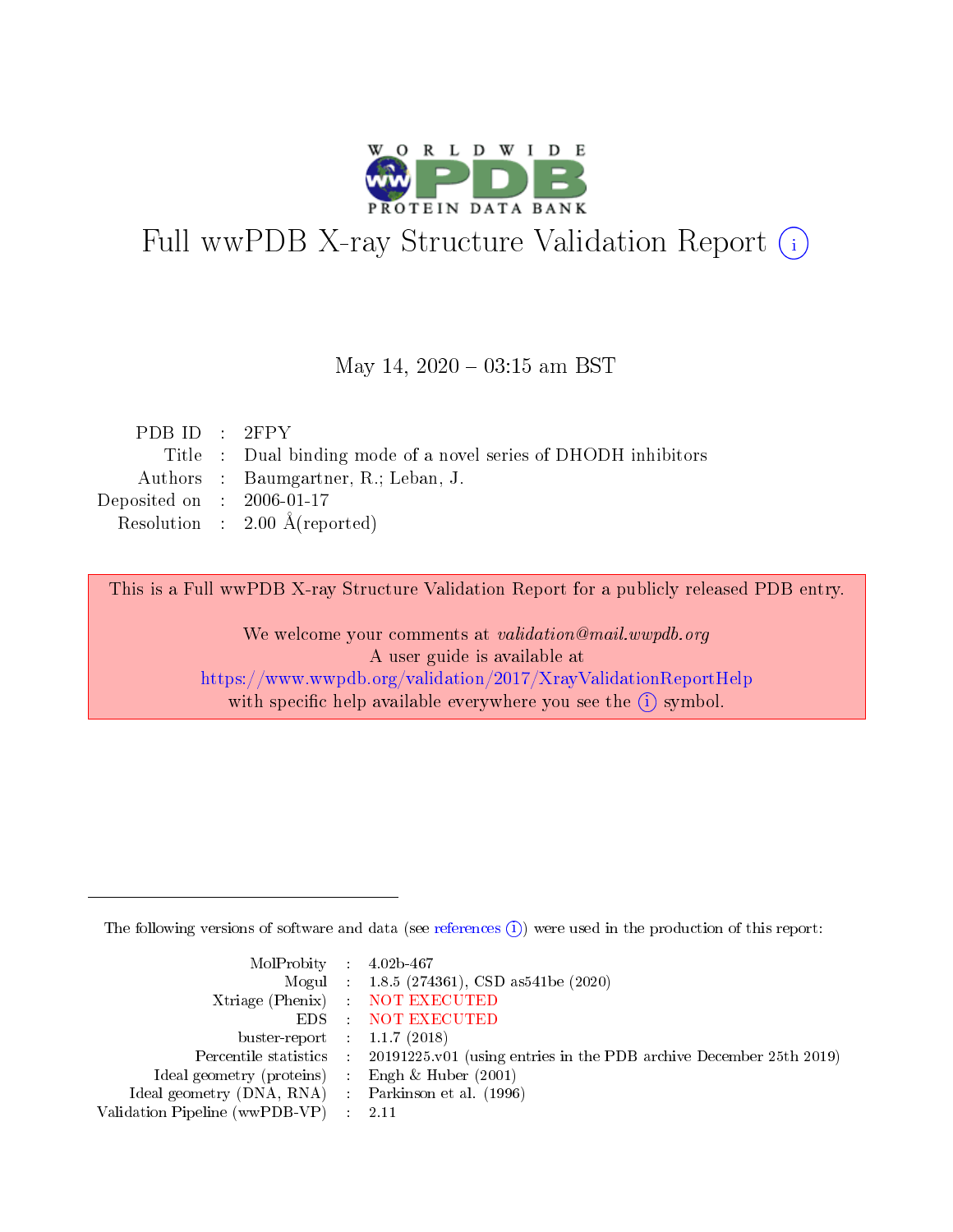# 1 [O](https://www.wwpdb.org/validation/2017/XrayValidationReportHelp#overall_quality)verall quality at a glance  $(i)$

The following experimental techniques were used to determine the structure: X-RAY DIFFRACTION

The reported resolution of this entry is 2.00 Å.

Percentile scores (ranging between 0-100) for global validation metrics of the entry are shown in the following graphic. The table shows the number of entries on which the scores are based.



| Metric                | Whole archive<br>$(\#\text{Entries})$ | Similar resolution<br>$(\#\text{Entries}, \text{resolution range}(\textup{A}))$ |
|-----------------------|---------------------------------------|---------------------------------------------------------------------------------|
| Clashscore            | 141614                                | $9178(2.00-2.00)$                                                               |
| Ramachandran outliers | 138981                                | $9054(2.00-2.00)$                                                               |
| Sidechain outliers    | 138945                                | $9053(2.00-2.00)$                                                               |

The table below summarises the geometric issues observed across the polymeric chains and their fit to the electron density. The red, orange, yellow and green segments on the lower bar indicate the fraction of residues that contain outliers for  $\geq=3$ , 2, 1 and 0 types of geometric quality criteria respectively. A grey segment represents the fraction of residues that are not modelled. The numeric value for each fraction is indicated below the corresponding segment, with a dot representing fractions  $\leq=5\%$ 

Note EDS was not executed.

| Mol | $\cap$ hain | Length | Quality of chain |     |    |
|-----|-------------|--------|------------------|-----|----|
|     |             | 395    | 81%              | 11% | 8% |

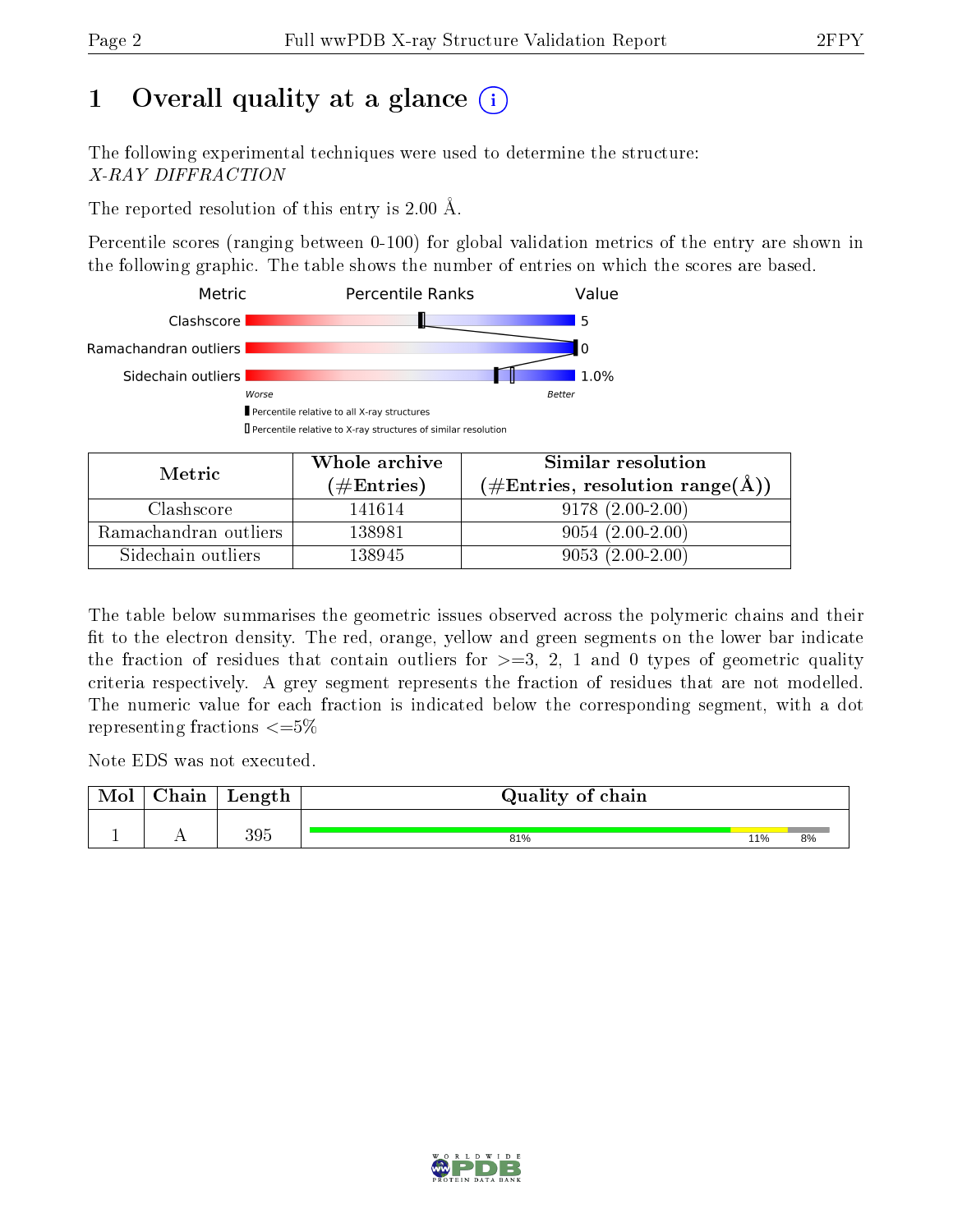# 2 Entry composition (i)

There are 7 unique types of molecules in this entry. The entry contains 3177 atoms, of which 0 are hydrogens and 0 are deuteriums.

In the tables below, the ZeroOcc column contains the number of atoms modelled with zero occupancy, the AltConf column contains the number of residues with at least one atom in alternate conformation and the Trace column contains the number of residues modelled with at most 2 atoms.

Molecule 1 is a protein called Dihydroorotate dehydrogenase, mitochondrial precursor.

| Mol | Chain   Residues |               |            | $\rm{Atoms}$ |      | $\text{ZeroOcc} \mid \text{AltConf} \mid \text{Trace}$ |  |
|-----|------------------|---------------|------------|--------------|------|--------------------------------------------------------|--|
|     | 364              | Total<br>2785 | $1746$ 517 |              | .518 |                                                        |  |

| Chain              | Residue         | Modelled                | Actual                   | Comment                 | Reference                      |
|--------------------|-----------------|-------------------------|--------------------------|-------------------------|--------------------------------|
| А                  | $\overline{2}$  | MET                     | $\equiv$                 | <b>CLONING ARTIFACT</b> | $\overline{\text{UNP}}$ Q02127 |
| А                  | $\overline{3}$  | <b>GLY</b>              |                          | CLONING ARTIFACT        | UNP<br>Q02127                  |
| А                  | $\overline{4}$  | <b>HIS</b>              | $\overline{a}$           | <b>EXPRESSION TAG</b>   | <b>UNP</b><br>Q02127           |
| $\boldsymbol{A}$   | $\overline{5}$  | <b>HIS</b>              | $\overline{a}$           | <b>EXPRESSION TAG</b>   | <b>UNP</b><br>Q02127           |
| А                  | $\overline{6}$  | $\overline{HIS}$        |                          | <b>EXPRESSION TAG</b>   | <b>UNP</b><br>Q02127           |
| А                  | $\overline{7}$  | HIS                     | $\overline{a}$           | <b>EXPRESSION TAG</b>   | <b>UNP</b><br>Q02127           |
| $\boldsymbol{A}$   | $\overline{8}$  | $\overline{HIS}$        | ÷,                       | <b>EXPRESSION TAG</b>   | $\overline{U}NP$<br>Q02127     |
| А                  | $\overline{9}$  | HIS                     |                          | <b>EXPRESSION TAG</b>   | <b>UNP</b><br>Q02127           |
| $\boldsymbol{A}$   | 10              | HIS                     | $\overline{a}$           | <b>EXPRESSION TAG</b>   | Q02127<br><b>UNP</b>           |
| $\boldsymbol{A}$   | 11              | $\overline{HIS}$        |                          | <b>EXPRESSION TAG</b>   | <b>UNP</b><br>Q02127           |
| А                  | 12              | HIS                     |                          | <b>EXPRESSION TAG</b>   | <b>UNP</b><br>Q02127           |
| $\boldsymbol{A}$   | 13              | <b>HIS</b>              | $\blacksquare$           | <b>EXPRESSION TAG</b>   | Q02127<br><b>UNP</b>           |
| $\boldsymbol{A}$   | 14              | <b>SER</b>              | $\overline{\phantom{0}}$ | CLONING ARTIFACT        | <b>UNP</b><br>Q02127           |
| А                  | 15              | <b>SER</b>              |                          | <b>CLONING ARTIFACT</b> | <b>UNP</b><br>Q02127           |
| $\boldsymbol{A}$   | 16              | <b>GLY</b>              | ÷                        | CLONING ARTIFACT        | <b>UNP</b><br>Q02127           |
| $\boldsymbol{A}$   | 17              | <b>HIS</b>              |                          | CLONING ARTIFACT        | <b>UNP</b><br>Q02127           |
| А                  | 18              | ILE                     |                          | <b>CLONING ARTIFACT</b> | <b>UNP</b><br>Q02127           |
| $\boldsymbol{A}$   | 19              | ASP                     | ÷                        | CLONING ARTIFACT        | <b>UNP</b><br>Q02127           |
| $\boldsymbol{A}$   | 20              | <b>ASP</b>              |                          | CLONING ARTIFACT        | <b>UNP</b><br>Q02127           |
| А                  | 21              | <b>ASP</b>              |                          | <b>CLONING ARTIFACT</b> | <b>UNP</b><br>Q02127           |
| $\bf{A}$           | 22              | <b>ASP</b>              | ÷                        | <b>CLONING ARTIFACT</b> | <b>UNP</b><br>Q02127           |
| $\boldsymbol{A}$   | $\overline{23}$ | $\overline{\text{LYS}}$ |                          | <b>CLONING ARTIFACT</b> | <b>UNP</b><br>Q02127           |
| А                  | 24              | HIS                     |                          | <b>CLONING ARTIFACT</b> | <b>UNP</b><br>Q02127           |
| $\bf{A}$           | 25              | MET                     | ÷                        | CLONING ARTIFACT        | <b>UNP</b><br>Q02127           |
| $\overline{A}$     | 26              | LEU                     |                          | <b>CLONING ARTIFACT</b> | <b>UNP</b><br>Q02127           |
| А                  | 27              | GLU                     |                          | <b>CLONING ARTIFACT</b> | <b>UNP</b><br>Q02127           |
| $\overline{\rm A}$ | $\overline{28}$ | <b>ASP</b>              | ÷                        | <b>CLONING ARTIFACT</b> | <b>UNP Q02127</b>              |

There are 28 discrepancies between the modelled and reference sequences:

Continued on next page...

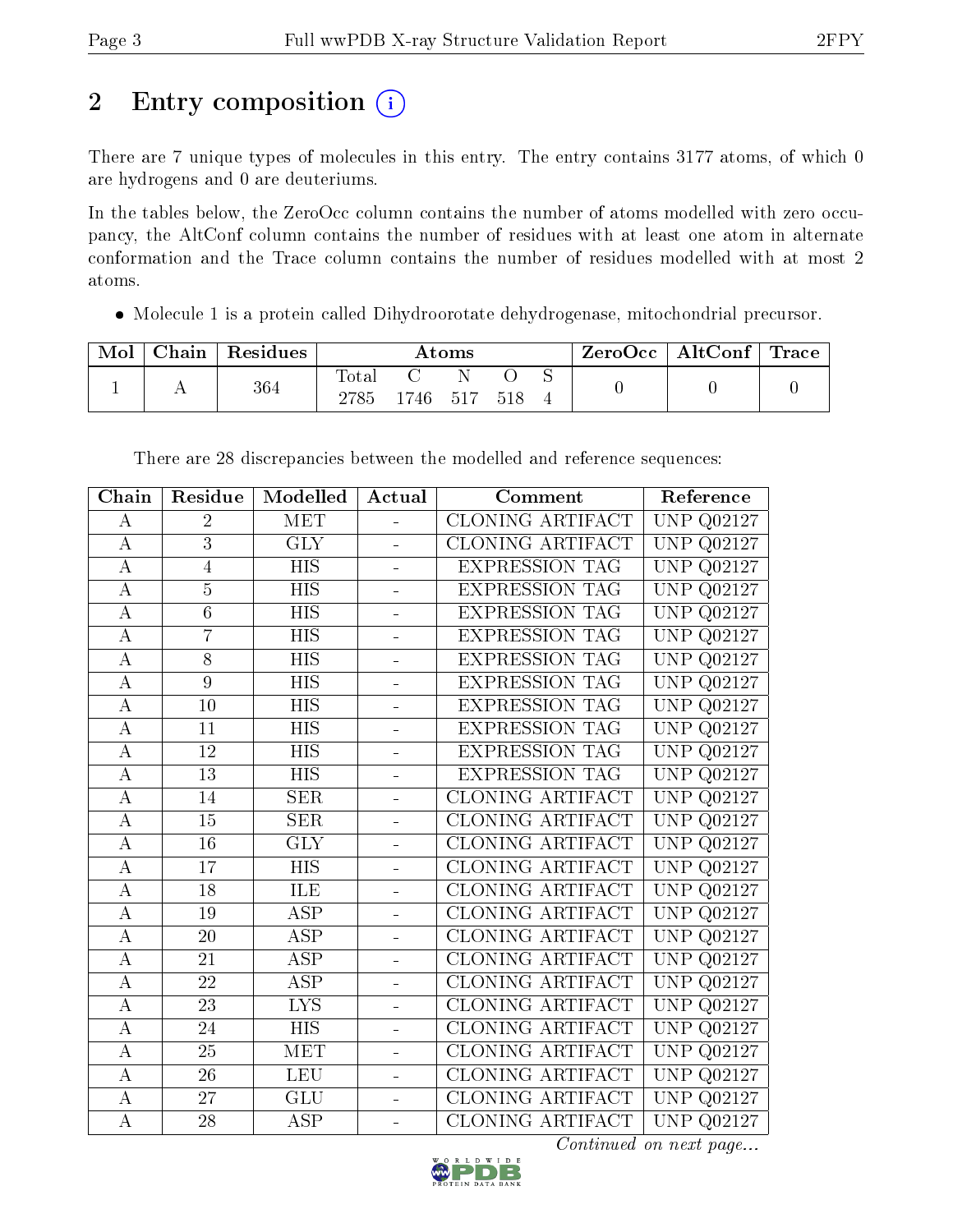Continued from previous page...

| Chain |    | $\Box$ Residue   Modelled   Actual | Comment                       | Reference |
|-------|----|------------------------------------|-------------------------------|-----------|
|       | 29 | PRC                                | CLONING ARTIFACT   UNP Q02127 |           |

 $\bullet$  Molecule 2 is ACETATE ION (three-letter code: ACT) (formula:  $\rm{C_2H_3O_2}).$ 



|  | $\text{Mol}$   Chain   Residues | Atoms   | $ZeroOcc$   AltConf |  |
|--|---------------------------------|---------|---------------------|--|
|  |                                 | Total C |                     |  |

 $\bullet$  Molecule 3 is SULFATE ION (three-letter code: SO4) (formula:  $\mathrm{O}_4\mathrm{S}) .$ 



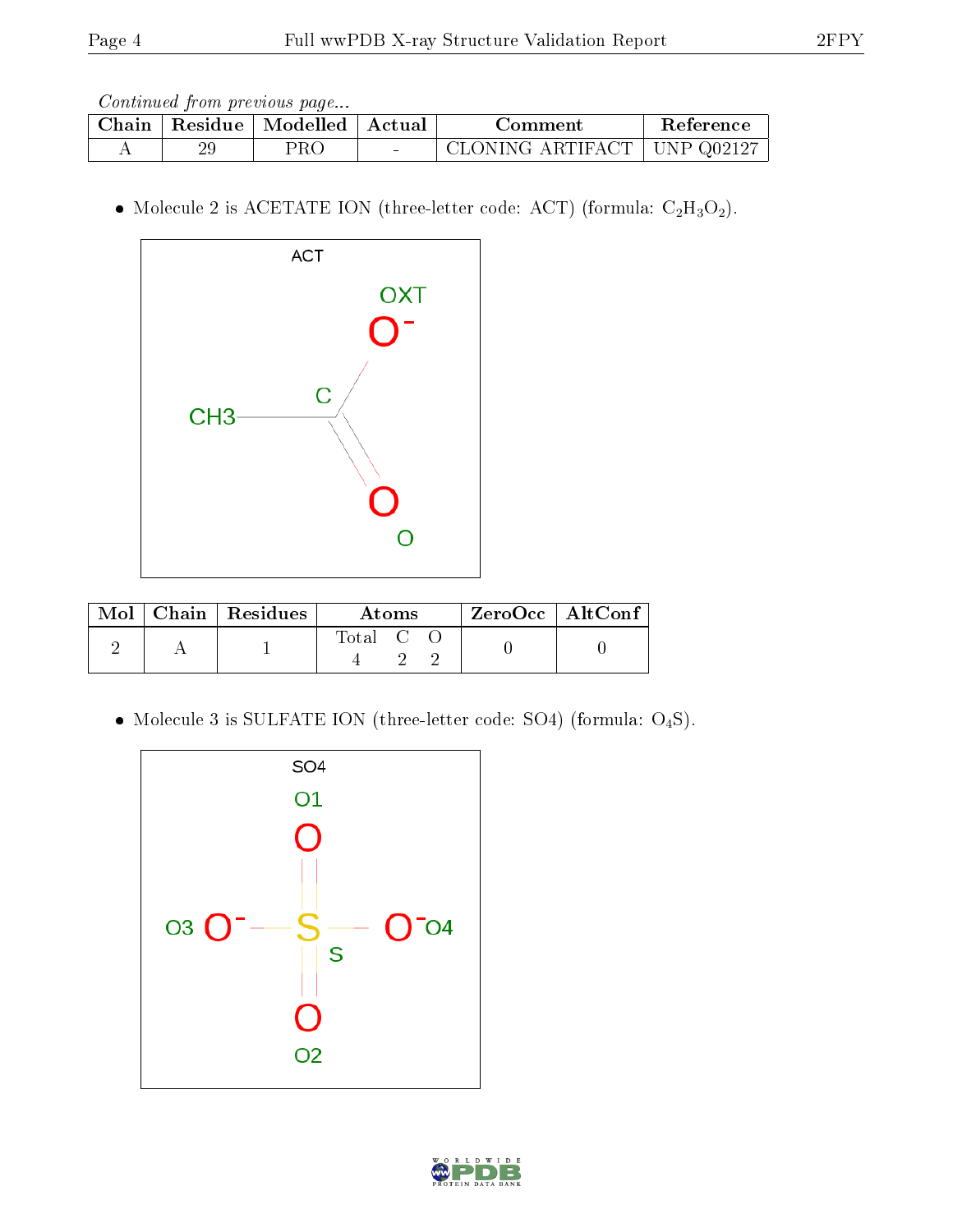| Mol |   | Chain   Residues | Atoms                                    | ZeroOcc   AltConf |
|-----|---|------------------|------------------------------------------|-------------------|
| 3   | A |                  | Total<br>S<br>0                          |                   |
|     |   |                  | 5<br>4<br>S<br>Total<br>$\left( \right)$ |                   |
| 3   |   |                  | 1<br>5<br>4                              |                   |
| 3   | А |                  | Total<br>S<br>$\left( \right)$           |                   |
|     |   |                  | 5<br>4                                   |                   |
| 3   | А |                  | Total<br>S<br>$\left( \right)$<br>5<br>4 |                   |
| 3   |   |                  | Total<br>S<br>$\left( \ \right)$<br>5    |                   |

 $\bullet\,$  Molecule 4 is FLAVIN MONONUCLEOTIDE (three-letter code: FMN) (formula:  $\rm C_{17}H_{21}N_4O_9P).$ 



| Mol | $Chain   Residues$ | Atoms       |  |  |  |  | $\mathsf{ZeroOcc} \mid \mathsf{AltConf} \mid$ |  |
|-----|--------------------|-------------|--|--|--|--|-----------------------------------------------|--|
|     |                    | Total C N O |  |  |  |  |                                               |  |
|     |                    |             |  |  |  |  |                                               |  |

• Molecule 5 is OROTIC ACID (three-letter code: ORO) (formula:  $C_5H_4N_2O_4$ ).

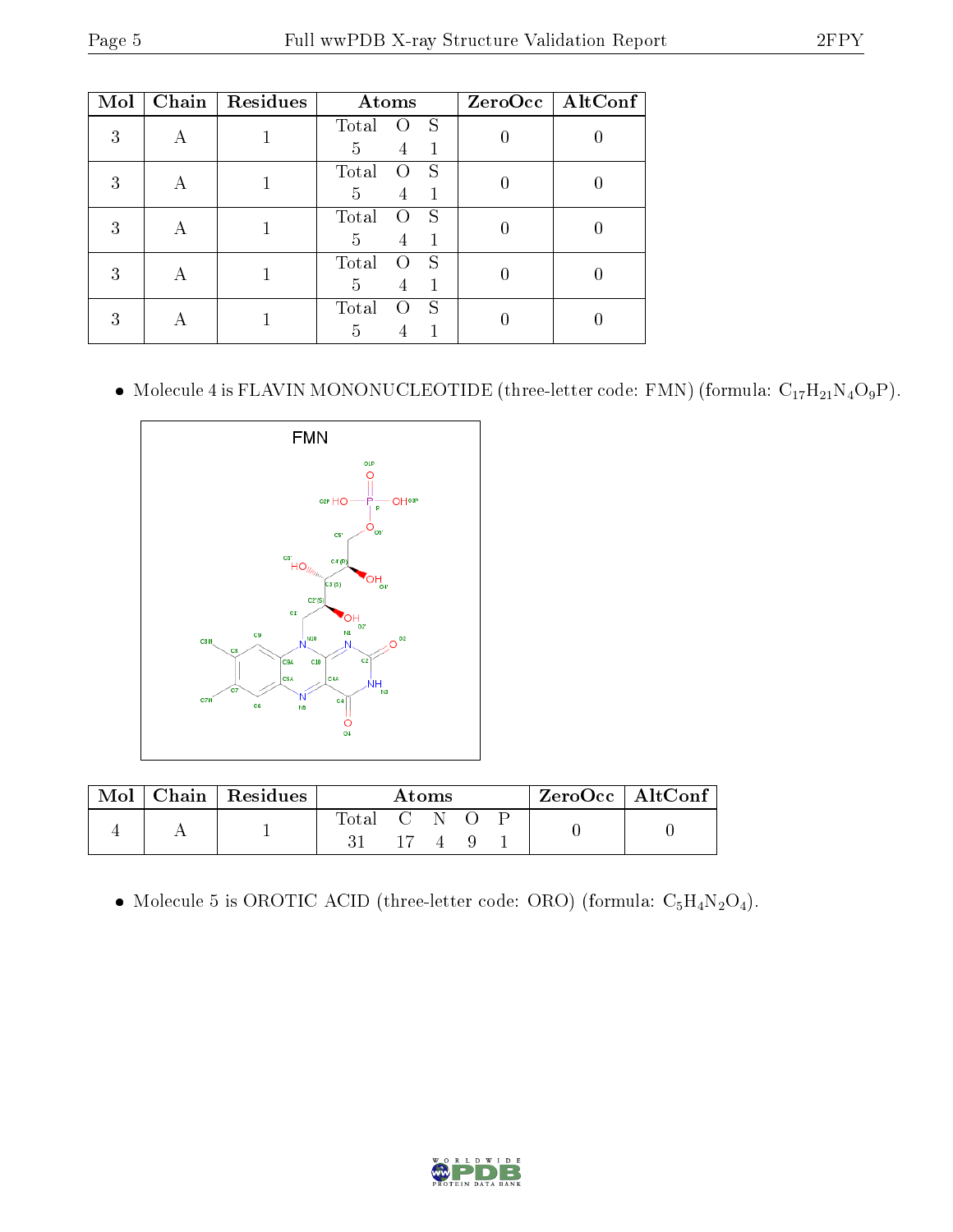

|  | Mol   Chain   Residues | Atoms     |  |  |  | $ZeroOcc \   \ AltConf \  $ |
|--|------------------------|-----------|--|--|--|-----------------------------|
|  |                        | Total C N |  |  |  |                             |

 Molecule 6 is 3-({[3,5-DIFLUORO-3'-(TRIFLUOROMETHOXY)BIPHENYL-4-YL]AMIN O}CARBONYL)THIOPHENE-2-CARBOXYLIC ACID (three-letter code: ILF) (formula:  $C_{19}H_{10}F_5NO_4S$ .



| $\bf{Mol}$ | $\mid$ Chain $\mid$ Residues | Atoms         |  |  |  |  | $ZeroOcc \   \ AltConf \  $ |  |
|------------|------------------------------|---------------|--|--|--|--|-----------------------------|--|
|            |                              | Total C F N O |  |  |  |  |                             |  |

• Molecule 7 is water.

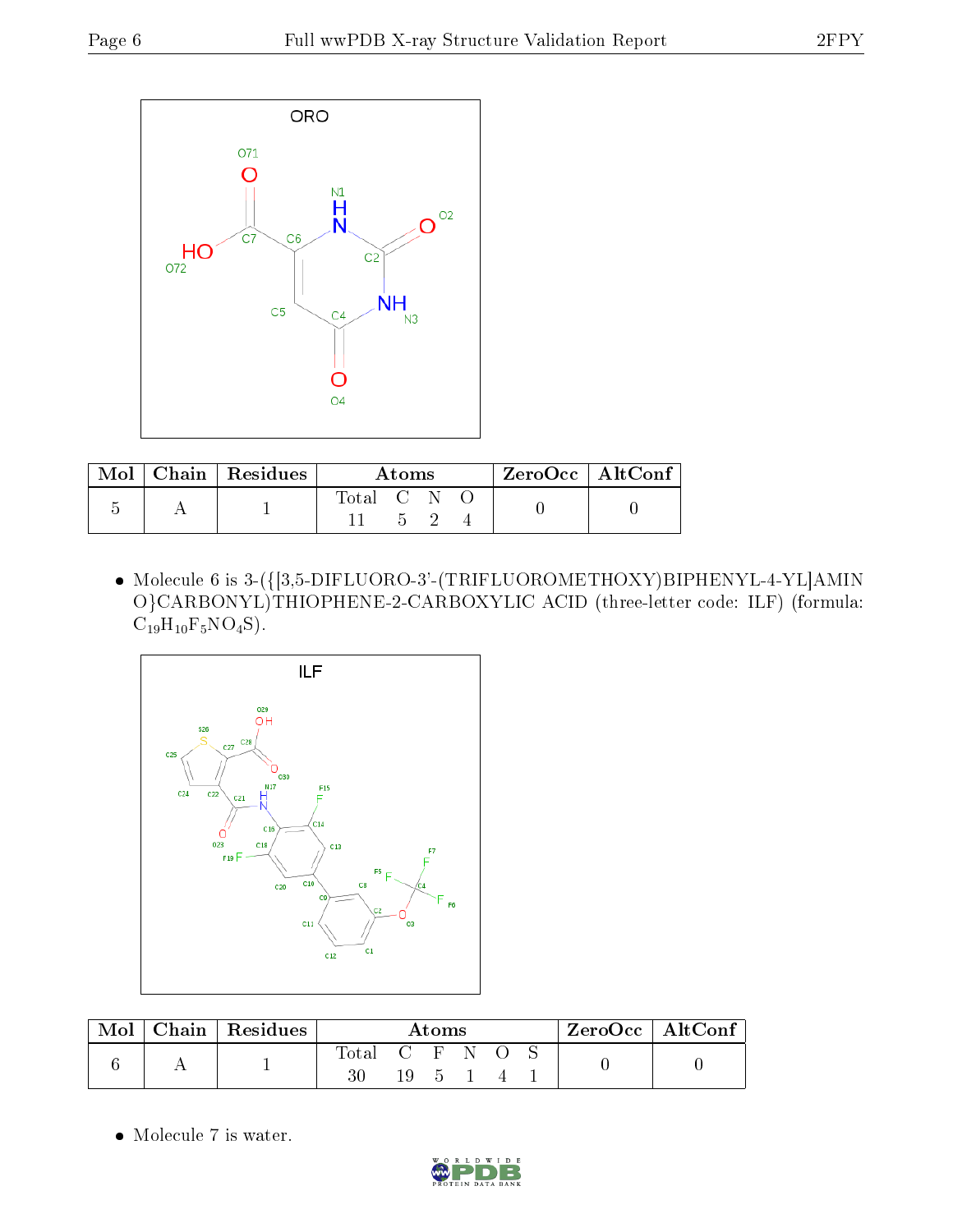| Mol | Chain   Residues | Atoms                           | $ZeroOcc$   AltConf |  |
|-----|------------------|---------------------------------|---------------------|--|
|     | 291              | Total<br>29 <sup>1</sup><br>291 |                     |  |

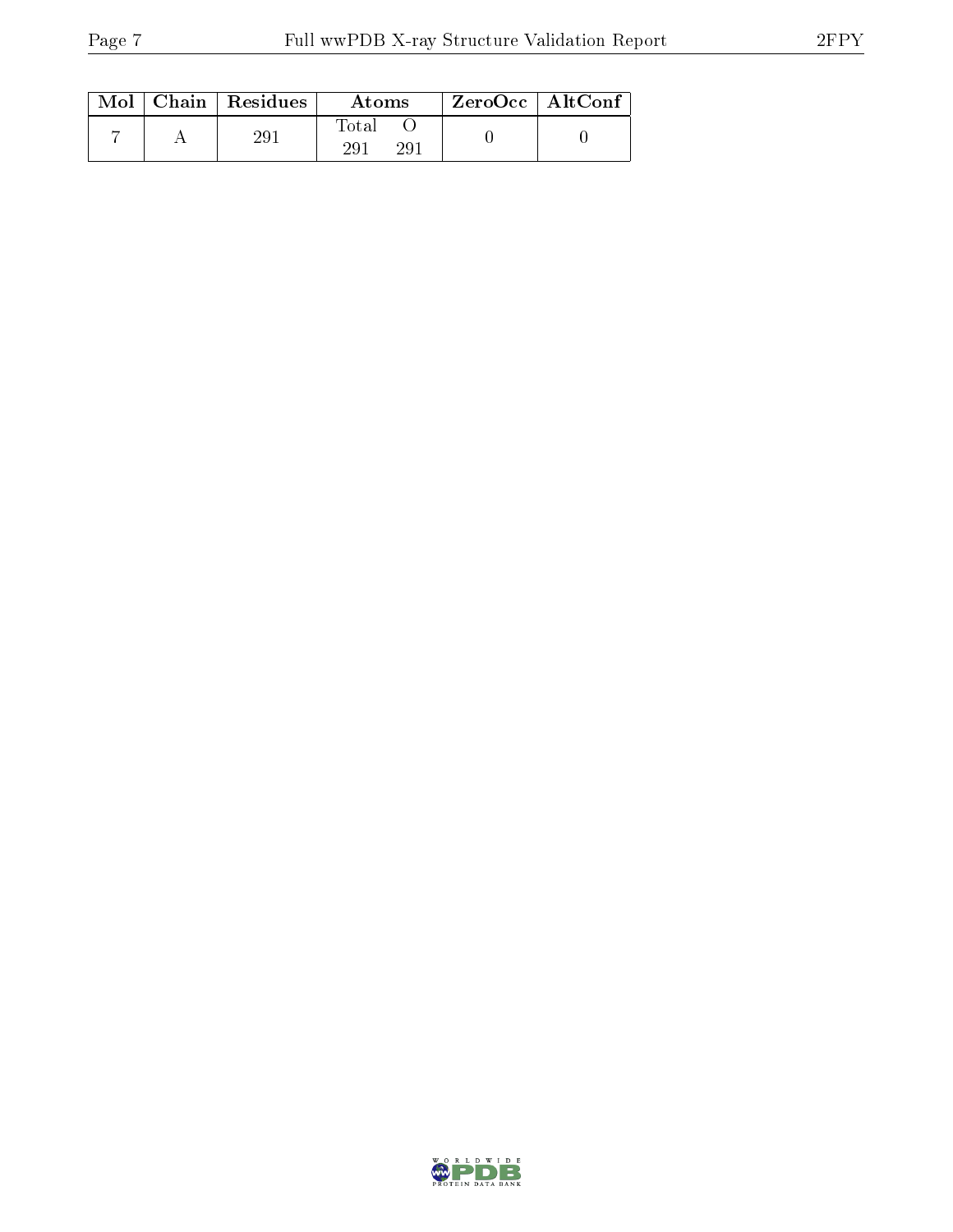# 3 Residue-property plots  $(i)$

These plots are drawn for all protein, RNA and DNA chains in the entry. The first graphic for a chain summarises the proportions of the various outlier classes displayed in the second graphic. The second graphic shows the sequence view annotated by issues in geometry. Residues are colorcoded according to the number of geometric quality criteria for which they contain at least one outlier: green  $= 0$ , yellow  $= 1$ , orange  $= 2$  and red  $= 3$  or more. Stretches of 2 or more consecutive residues without any outlier are shown as a green connector. Residues present in the sample, but not in the model, are shown in grey.

Note EDS was not executed.

• Molecule 1: Dihydroorotate dehydrogenase, mitochondrial precursor



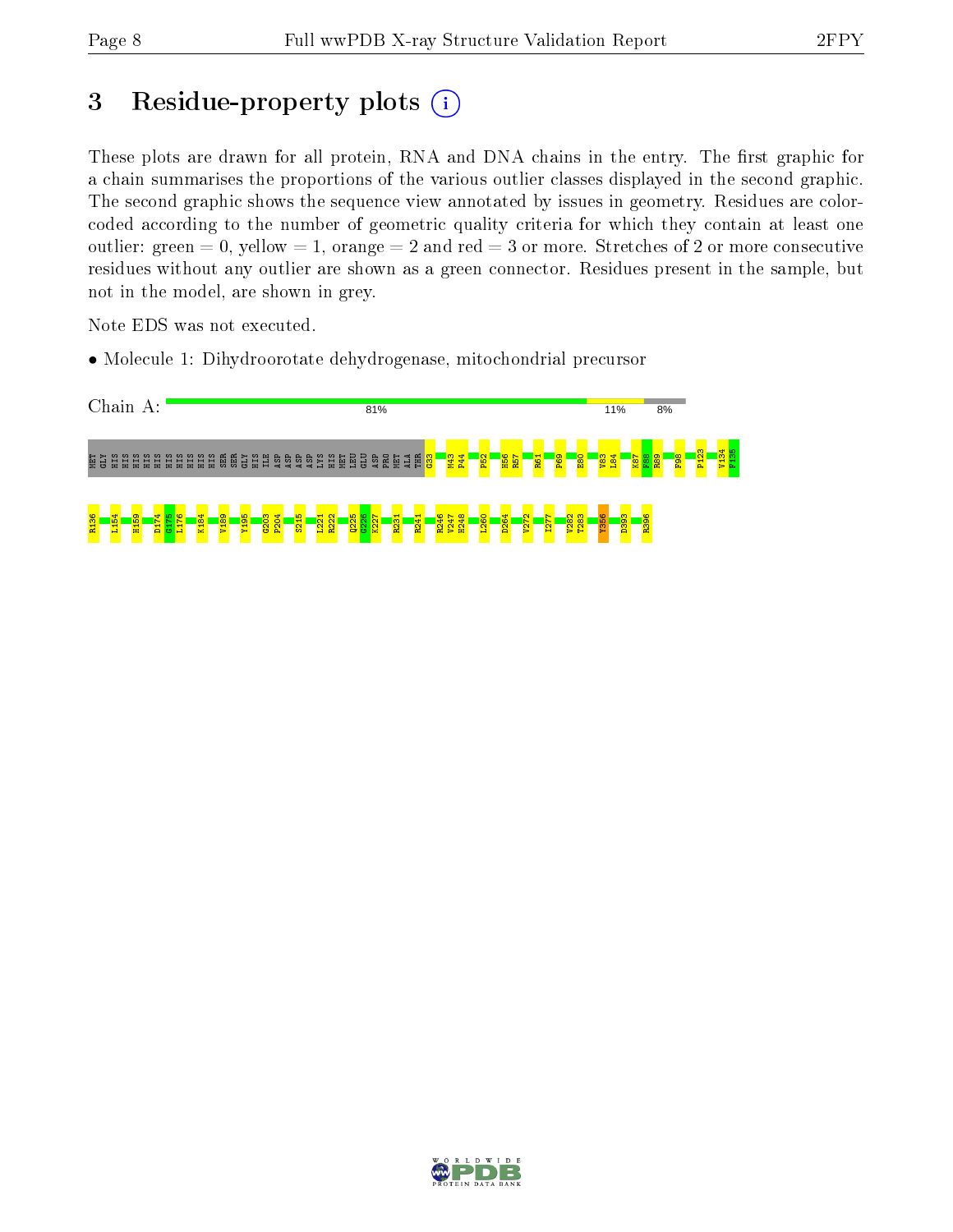# 4 Data and refinement statistics  $(i)$

Xtriage (Phenix) and EDS were not executed - this section is therefore incomplete.

| Property                               | Value                                                        | Source    |  |
|----------------------------------------|--------------------------------------------------------------|-----------|--|
| Space group                            | P 32 2 1                                                     | Depositor |  |
| Cell constants                         | $90.30\text{\AA}$<br>$90.30\text{\AA}$<br>$122.69\text{\AA}$ | Depositor |  |
| a, b, c, $\alpha$ , $\beta$ , $\gamma$ | $90.00^\circ$<br>$120.00^\circ$<br>$90.00^\circ$             |           |  |
| Resolution (A)                         | 17.22<br>$-2.00$                                             | Depositor |  |
| % Data completeness                    | $98.5(17.22-2.00)$                                           | Depositor |  |
| (in resolution range)                  |                                                              |           |  |
| $R_{merge}$                            | 0.07                                                         | Depositor |  |
| $\mathrm{R}_{sym}$                     | (Not available)                                              | Depositor |  |
| Refinement program                     | CNS, CNX 2002                                                | Depositor |  |
| $R, R_{free}$                          | 0.181<br>, 0.200                                             | Depositor |  |
| Estimated twinning fraction            | No twinning to report.                                       | Xtriage   |  |
| Total number of atoms                  | 3177                                                         | wwPDB-VP  |  |
| Average B, all atoms $(A^2)$           | 21.0                                                         | wwPDB-VP  |  |

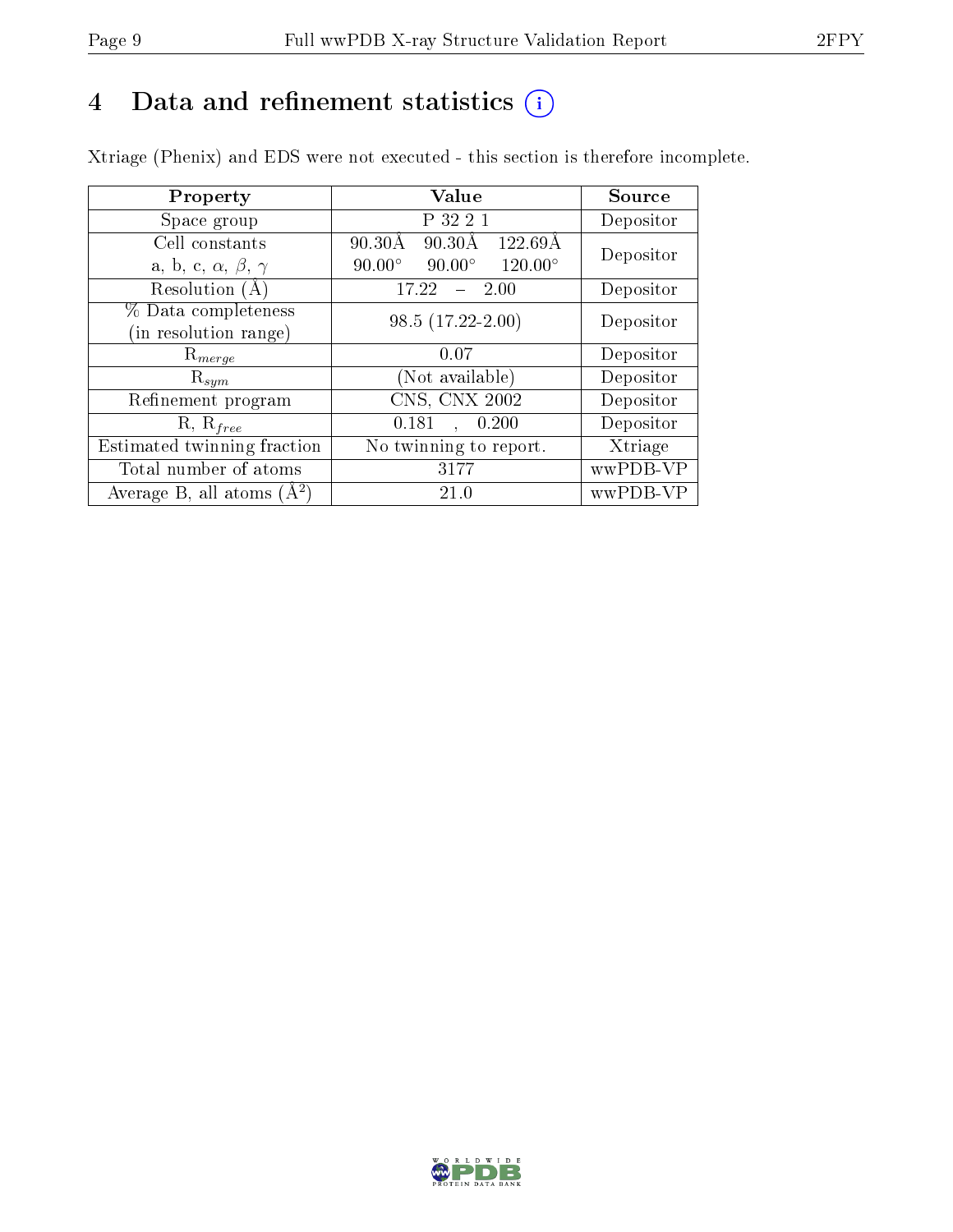# 5 Model quality  $(i)$

# 5.1 Standard geometry (i)

Bond lengths and bond angles in the following residue types are not validated in this section: ILF, FMN, ACT, SO4, ORO

The Z score for a bond length (or angle) is the number of standard deviations the observed value is removed from the expected value. A bond length (or angle) with  $|Z| > 5$  is considered an outlier worth inspection. RMSZ is the root-mean-square of all Z scores of the bond lengths (or angles).

| $Mol$   Chain |      | Bond lengths                    | Bond angles |        |  |
|---------------|------|---------------------------------|-------------|--------|--|
|               |      | RMSZ $ #Z  > 5$ RMSZ $ #Z  > 5$ |             |        |  |
|               | 0.26 | 0/2831                          | 0.57        | 0/3824 |  |

There are no bond length outliers.

There are no bond angle outliers.

There are no chirality outliers.

There are no planarity outliers.

### 5.2 Too-close contacts  $(i)$

In the following table, the Non-H and H(model) columns list the number of non-hydrogen atoms and hydrogen atoms in the chain respectively. The H(added) column lists the number of hydrogen atoms added and optimized by MolProbity. The Clashes column lists the number of clashes within the asymmetric unit, whereas Symm-Clashes lists symmetry related clashes.

| Mol |   |      | Chain   Non-H   $H (model)$   $H (added)$ |      |    | $Clashes$   Symm-Clashes |
|-----|---|------|-------------------------------------------|------|----|--------------------------|
|     | Η | 2785 |                                           | 2849 | 31 |                          |
|     |   |      |                                           |      |    |                          |
|     |   | 25   |                                           |      |    |                          |
|     |   | 31   |                                           | 19   |    |                          |
|     |   |      |                                           |      |    |                          |
|     |   | 30   |                                           |      |    |                          |
|     |   | 291  |                                           |      |    |                          |
|     |   | 3177 |                                           | 2883 | 3  |                          |

The all-atom clashscore is defined as the number of clashes found per 1000 atoms (including hydrogen atoms). The all-atom clashscore for this structure is 5.

All (31) close contacts within the same asymmetric unit are listed below, sorted by their clash magnitude.

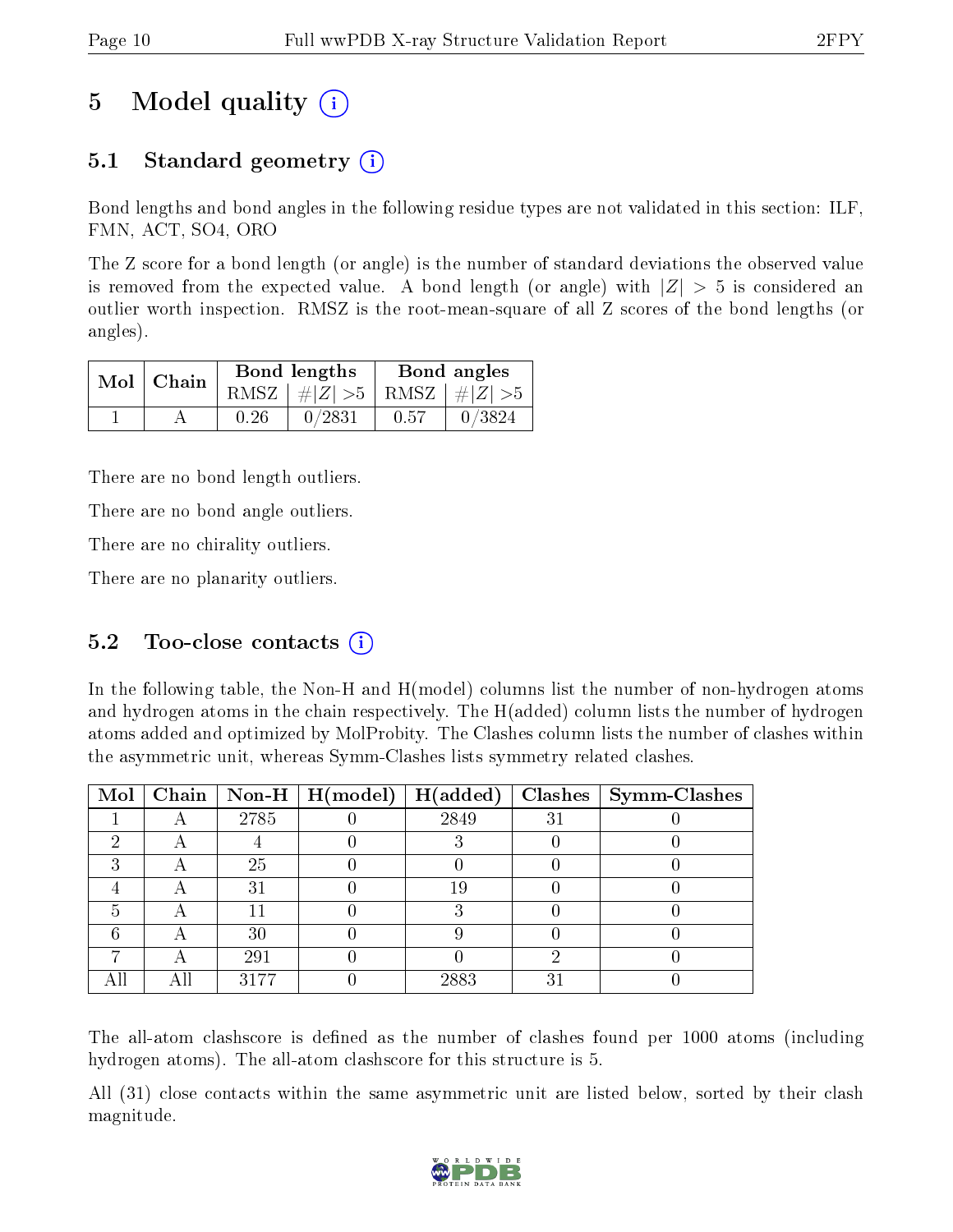| Atom-1                            | Atom-2              | Interatomic       | Clash             |
|-----------------------------------|---------------------|-------------------|-------------------|
|                                   |                     | distance $(A)$    | overlap $(\AA)$   |
| 1: A:89: ARG:HD2                  | 1:A:176:LEU:HD21    | 1.66              | 0.77              |
| 1:A:52:PRO:HB2                    | 1:A:134:VAL:HG13    | 1.68              | 0.76              |
| 1:A:215:SER:HB3                   | 1:A:221:LEU:HD23    | 1.77              | 0.66              |
| 1: A: 33: GLY: HA3                | 1:A:69:PRO:HB2      | 1.81              | 0.63              |
| 1:A:57:ARG:HH21                   | 1:A:61:ARG:HH22     | 1.50              | 0.60              |
| 1:A:89:ARG:CD                     | 1:A:176:LEU:HD21    | 2.31              | 0.59              |
| $1:A:52:P\overline{{\rm RO:HG3}}$ | 1:A:136:ARG:HG3     | 1.85              | 0.58              |
| 1: A:184:LYS:HE3                  | 1:A:221:LEU:HD13    | 1.87              | $\overline{0.57}$ |
| 1:A:241:ARG:HD2                   | 1:A:241:ARG:C       | $\overline{2.30}$ | 0.52              |
| 1:A:195:TYR:OH                    | 1:A:221:LEU:HD11    | $\overline{2.12}$ | 0.49              |
| 1:A:80:GLU:OE2                    | 1: A:87: LYS: HD2   | 2.13              | 0.49              |
| 1: A: 43: MET: HB2                | 1: A:44: PRO:HD3    | 1.94              | 0.48              |
| 1:A:83:VAL:HG22                   | 1: A:84:LEU:N       | $\overline{2.30}$ | 0.47              |
| 1:A:282:VAL:HG13                  | 1:A:283:THR:HG22    | 1.96              | 0.46              |
| 1:A:222:ARG:O                     | 1: A: 225: GLN: HB2 | $\overline{2.15}$ | $0.46\,$          |
| 1:A:123:PRO:HA                    | 1: A: 154: LEU: CD1 | 2.45              | 0.46              |
| 1: A:282:VAL:HA                   | 1:A:283:THR:HA      | 1.74              | $0.46\,$          |
| 1:A:227:LYS:HE2                   | 1:A:231:ARG:NH2     | 2.30              | 0.46              |
| 1:A:123:PRO:HA                    | 1:A:154:LEU:HG      | 1.99              | 0.45              |
| 1:A:154:LEU:HD21                  | 7:A:582:HOH:O       | 2.17              | 0.45              |
| 1:A:215:SER:HB3                   | 1:A:221:LEU:CD2     | 2.45              | 0.44              |
| 1:A:247:VAL:HG23                  | 1:A:248:HIS:CD2     | 2.53              | 0.43              |
| 1: A: 393: ASP:O                  | 1: A:396:ARG:HG2    | 2.19              | 0.43              |
| 1:A:189:VAL:O                     | 1:A:189:VAL:HG12    | 2.19              | 0.43              |
| 1: A: 203: GLY:N                  | 1:A:204:PRO:CD      | 2.82              | 0.43              |
| 1:A:272:VAL:HG13                  | 1:A:277:ILE:HB      | 2.00              | 0.43              |
| 1: A:159:HIS:HD2                  | 7:A:618:HOH:O       | 2.01              | 0.42              |
| 1: A:260:LEU:HB3                  | 1:A:264:ASP:HB2     | 2.01              | 0.42              |
| 1: A:282: VAL:CG1                 | 1:A:283:THR:HG22    | 2.50              | 0.41              |
| 1: A: 356: TYR: C                 | 1: A: 356: TYR: CD2 | $\overline{2.93}$ | 0.41              |
| 1: A:56: HIS: HE1                 | 1: A:98:PHE:O       | 2.05              | 0.40              |

There are no symmetry-related clashes.

## 5.3 Torsion angles (i)

#### 5.3.1 Protein backbone (i)

In the following table, the Percentiles column shows the percent Ramachandran outliers of the chain as a percentile score with respect to all X-ray entries followed by that with respect to entries of similar resolution.

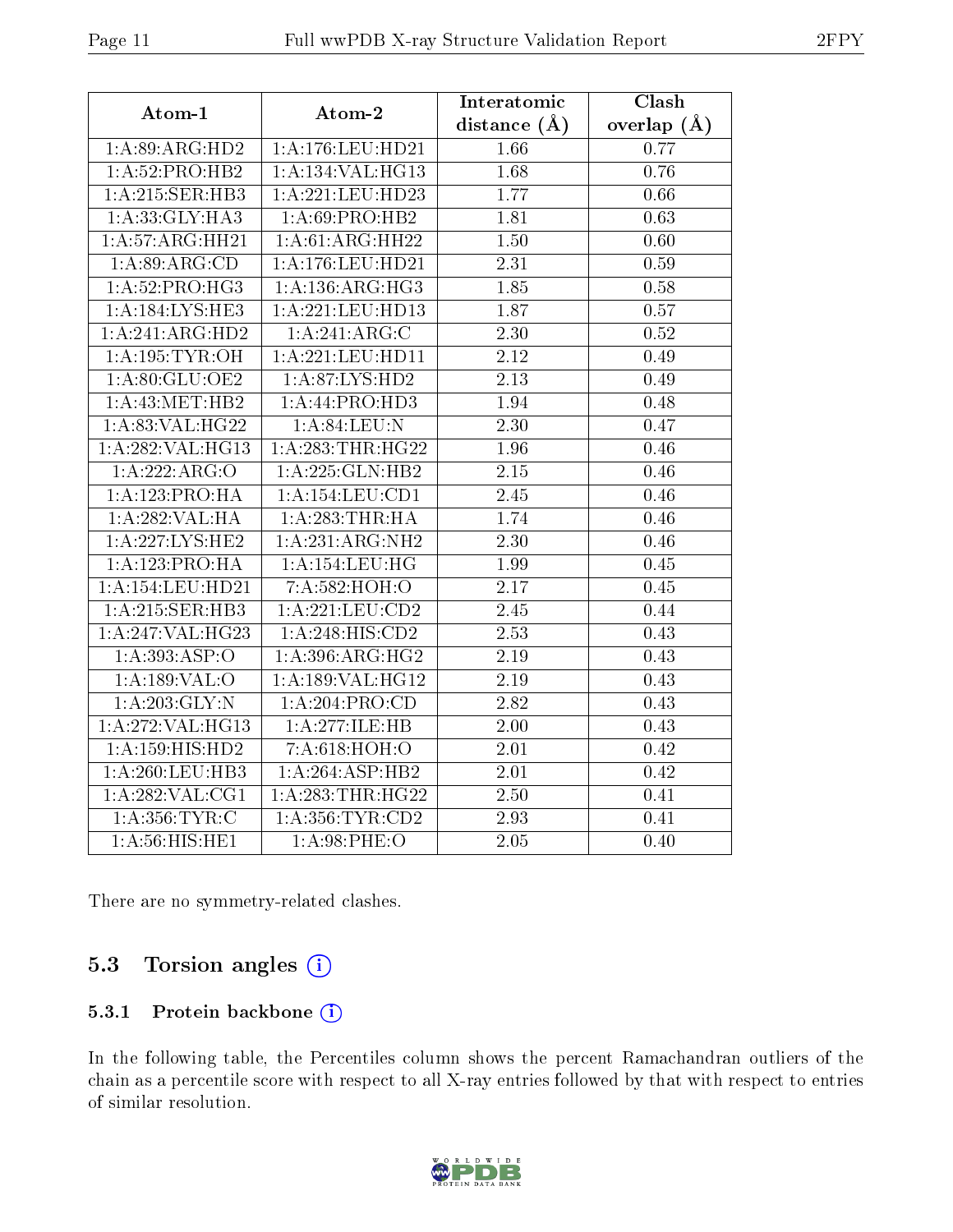The Analysed column shows the number of residues for which the backbone conformation was analysed, and the total number of residues.

| Mol   Chain | Analysed                                 |  | Favoured   Allowed   Outliers   Percentiles                             |  |
|-------------|------------------------------------------|--|-------------------------------------------------------------------------|--|
|             | $362/395 (92\%)$   352 (97\%)   10 (3\%) |  | $\begin{array}{ c c c c c }\n\hline\n100 & 100 & \\\hline\n\end{array}$ |  |

There are no Ramachandran outliers to report.

#### 5.3.2 Protein sidechains  $(i)$

In the following table, the Percentiles column shows the percent sidechain outliers of the chain as a percentile score with respect to all X-ray entries followed by that with respect to entries of similar resolution.

The Analysed column shows the number of residues for which the sidechain conformation was analysed, and the total number of residues.

| Mol   Chain | $\perp$ Rotameric   Outliers   Percentiles<br>Analysed |                       |          |  |  |
|-------------|--------------------------------------------------------|-----------------------|----------|--|--|
|             | $294/322(91\%)$                                        | $\frac{1}{291}$ (99%) | $3(1\%)$ |  |  |

All (3) residues with a non-rotameric sidechain are listed below:

| Mol | Chain | Res | Type       |
|-----|-------|-----|------------|
|     |       | 174 |            |
|     |       | 246 | $\rm{ARG}$ |
|     |       | 356 |            |

Some sidechains can be flipped to improve hydrogen bonding and reduce clashes. All (2) such sidechains are listed below:

| Mol | Chain | Res | Type |
|-----|-------|-----|------|
|     |       |     |      |
|     |       | -59 |      |

#### $5.3.3$  RNA  $(i)$

There are no RNA molecules in this entry.

#### 5.4 Non-standard residues in protein, DNA, RNA chains (i)

There are no non-standard protein/DNA/RNA residues in this entry.

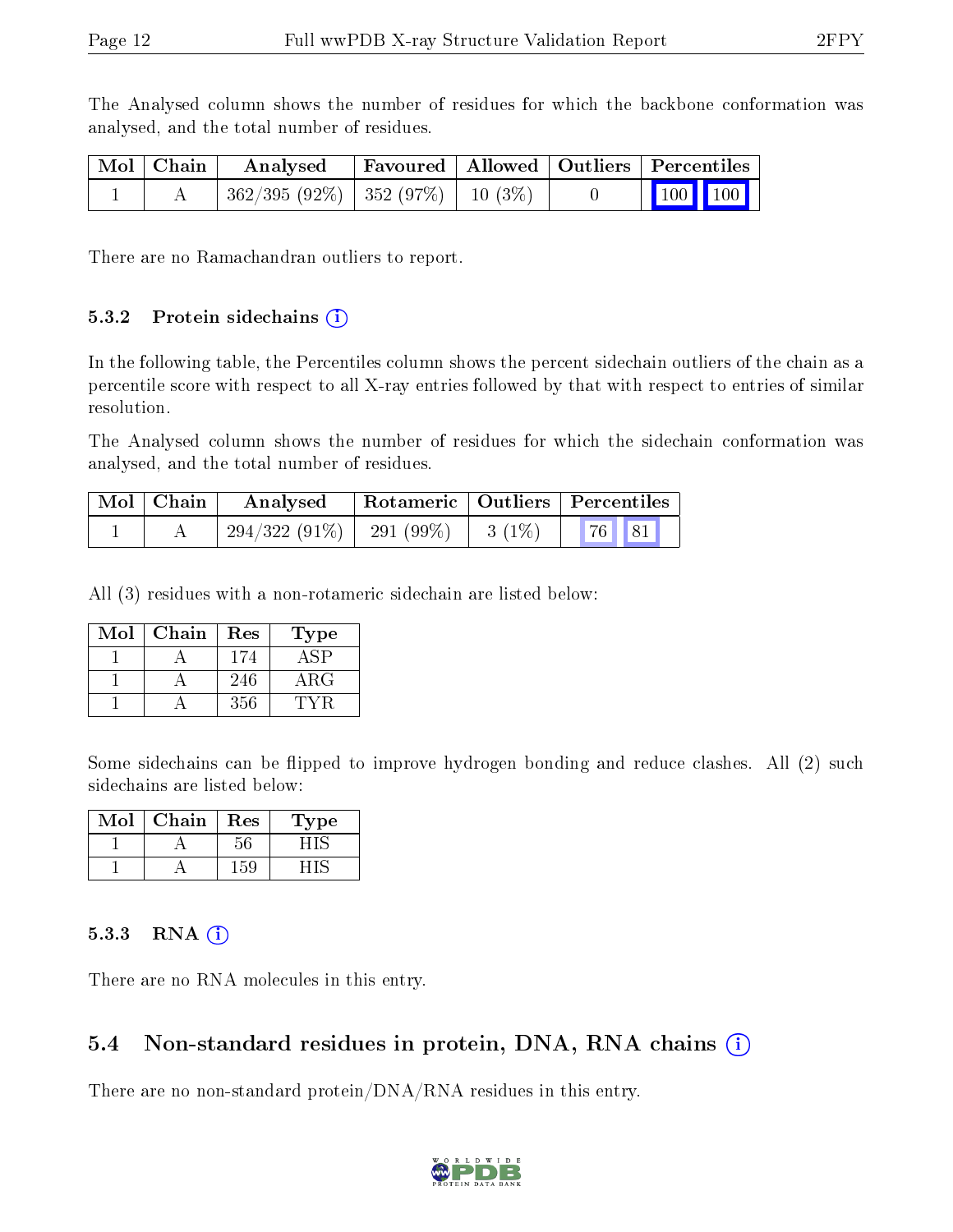### 5.5 Carbohydrates (i)

There are no carbohydrates in this entry.

## 5.6 Ligand geometry  $(i)$

9 ligands are modelled in this entry.

In the following table, the Counts columns list the number of bonds (or angles) for which Mogul statistics could be retrieved, the number of bonds (or angles) that are observed in the model and the number of bonds (or angles) that are defined in the Chemical Component Dictionary. The Link column lists molecule types, if any, to which the group is linked. The Z score for a bond length (or angle) is the number of standard deviations the observed value is removed from the expected value. A bond length (or angle) with  $|Z| > 2$  is considered an outlier worth inspection. RMSZ is the root-mean-square of all Z scores of the bond lengths (or angles).

| Mol            |                 | Chain | Res | Link                     |            | Bond lengths |                |          | Bond angles |                          |
|----------------|-----------------|-------|-----|--------------------------|------------|--------------|----------------|----------|-------------|--------------------------|
|                | Type            |       |     |                          | Counts     | RMSZ         | # $ Z  > 2$    | Counts   | RMSZ        | # $ Z  > 2$              |
| 3              | SO <sub>4</sub> | А     | 405 |                          | 4,4,4      | 0.26         | $\theta$       | 6,6,6    | 0.04        | $\theta$                 |
| 3              | SO <sub>4</sub> | А     | 404 | ÷.                       | 4,4,4      | 0.26         | $\theta$       | 6,6,6    | 0.05        | $\overline{0}$           |
| $\overline{5}$ | ORO             | А     | 399 | $\blacksquare$           | 6,11,11    | 2.12         | 2(33%)         | 3,15,15  | 5.04        | 2(66%)                   |
| 4              | <b>FMN</b>      | А     | 398 | ÷                        | 31, 33, 33 | 2.53         | 8(25%)         | 40,50,50 | 2.57        | (25%)<br>10 <sup>°</sup> |
| 6              | ILF             | А     | 407 | $\blacksquare$           | 27,32,32   | 3.21         | 16(59%)        | 36,47,47 | 2.05        | (27%)<br>10 <sup>°</sup> |
| 3              | SO <sub>4</sub> | А     | 403 | $\blacksquare$           | 4,4,4      | 0.26         | $\cup$         | 6,6,6    | 0.05        | $\cup$                   |
| $\overline{2}$ | ACT             | А     | 401 |                          | 1,3,3      | 3.40         | $1(100\%)$     | 0,3,3    | 0.00        |                          |
| 3              | SO <sub>4</sub> | А     | 402 | ÷.                       | 4,4,4      | 0.25         | $\overline{0}$ | 6.6.6    | 0.06        | $\overline{0}$           |
| 3              | SO <sub>4</sub> | А     | 406 | $\overline{\phantom{a}}$ | 4,4,4      | 0.26         | $\overline{0}$ | 6,6,6    | 0.05        | $\overline{0}$           |

In the following table, the Chirals column lists the number of chiral outliers, the number of chiral centers analysed, the number of these observed in the model and the number defined in the Chemical Component Dictionary. Similar counts are reported in the Torsion and Rings columns. '-' means no outliers of that kind were identified.

| Mol | Type       |     |                | Chain   Res   Link   Chirals | <b>Torsions</b> | Rings          |
|-----|------------|-----|----------------|------------------------------|-----------------|----------------|
|     | ORO        | 399 | $\blacksquare$ |                              | 0/0/4/4         |                |
|     | <b>FMN</b> | 398 |                |                              | 5/18/18/18      | $\mid 0/3/3/3$ |
|     |            | 407 | $\blacksquare$ |                              | 0/15/21/21      | 0/3/3/3        |

All (27) bond length outliers are listed below:

| Mol | Chain |       | $ $ Res $ $ Type $ $ | Atoms           |       | Observed $(A)$ | $\vert$ Ideal( $\rm \AA$ ) |
|-----|-------|-------|----------------------|-----------------|-------|----------------|----------------------------|
|     |       | 398   |                      | $FMN$   C4A-C10 | 11.33 | $1.50\,$       | .38                        |
|     |       | $-40$ |                      | $C16-C14$       | 7.78  |                | $1.38\,$                   |

Continued on next page...

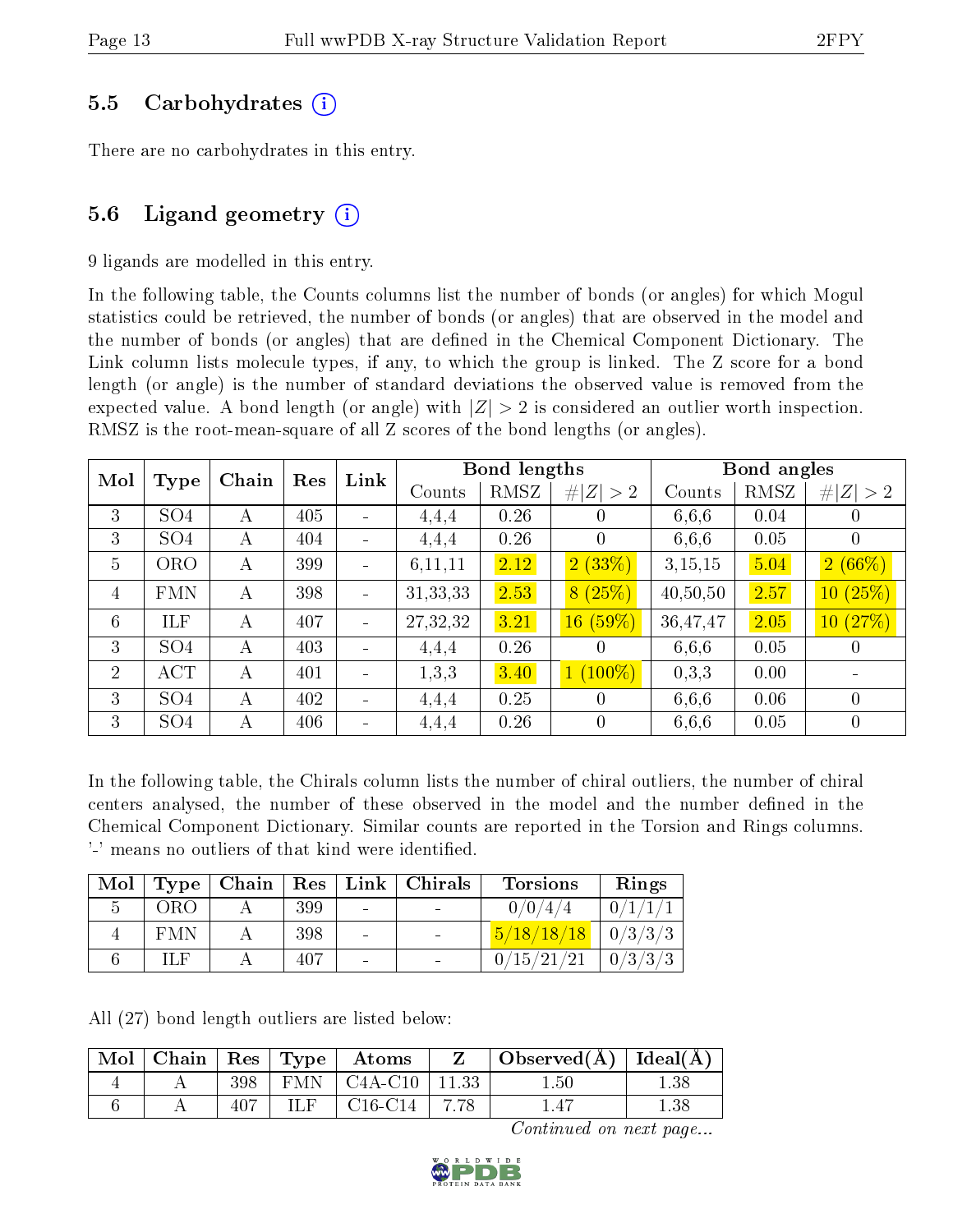| Mol            | Chain            | Res | $_{\rm Type}$               | Atoms               | $\mathbf{Z}$ | Observed $(A)$ | Ideal(A) |
|----------------|------------------|-----|-----------------------------|---------------------|--------------|----------------|----------|
| 6              | $\bf{A}$         | 407 | ILF                         | $C16-C18$           | 5.53         | 1.44           | 1.38     |
| 6              | A                | 407 | ILF                         | $C8-C2$             | 5.51         | 1.48           | 1.38     |
| $\overline{6}$ | $\boldsymbol{A}$ | 407 | <b>ILF</b>                  | $C13-C10$           | $5.10\,$     | 1.48           | 1.39     |
| $\overline{6}$ | $\boldsymbol{A}$ | 407 | ILF                         | $C1-C2$             | 4.24         | 1.47           | 1.38     |
| 6              | $\boldsymbol{A}$ | 407 | ILF                         | $C20-C10$           | 3.95         | 1.46           | 1.39     |
| 6              | $\boldsymbol{A}$ | 407 | <b>ILF</b>                  | $C20-C18$           | 3.87         | 1.44           | 1.37     |
| $\overline{5}$ | $\boldsymbol{A}$ | 399 | <b>ORO</b>                  | $C4-N3$             | 3.75         | 1.39           | 1.33     |
| 6              | $\boldsymbol{A}$ | 407 | ILF                         | $C11-C9$            | 3.48         | 1.46           | 1.39     |
| $\overline{4}$ | $\boldsymbol{A}$ | 398 | <b>FMN</b>                  | $C9A-N10$           | 3.48         | 1.43           | 1.38     |
| $\overline{6}$ | $\boldsymbol{A}$ | 407 | <b>ILF</b>                  | $C8-C9$             | 3.46         | 1.45           | 1.39     |
| $\overline{2}$ | $\boldsymbol{A}$ | 401 | <b>ACT</b>                  | $CH3-C$             | 3.40         | 1.53           | 1.48     |
| 6              | $\boldsymbol{A}$ | 407 | ILF                         | $C22-C21$           | $-3.08$      | 1.43           | $1.50\,$ |
| 6              | $\boldsymbol{A}$ | 407 | ILF                         | $C13-C14$           | 3.07         | 1.42           | 1.37     |
| $\overline{4}$ | $\boldsymbol{A}$ | 398 | <b>FMN</b>                  | $C6-C5A$            | 2.99         | 1.46           | 1.41     |
| 4              | $\boldsymbol{A}$ | 398 | <b>FMN</b>                  | $C4-C4A$            | 2.98         | 1.46           | 1.41     |
| $\overline{4}$ | $\boldsymbol{A}$ | 398 | <b>FMN</b>                  | $C2-N3$             | 2.95         | 1.44           | 1.38     |
| $\overline{6}$ | $\boldsymbol{A}$ | 407 | ILF                         | $C21-N17$           | 2.89         | 1.43           | $1.35\,$ |
| $\overline{5}$ | $\boldsymbol{A}$ | 399 | <b>ORO</b>                  | $C6-N1$             | 2.70         | 1.39           | 1.34     |
| 6              | $\boldsymbol{A}$ | 407 | ILF                         | $C12-C11$           | $2.55\,$     | 1.44           | $1.38\,$ |
| 6              | $\boldsymbol{A}$ | 407 | <b>ILF</b>                  | $\overline{O}3$ -C4 | 2.50         | 1.45           | 1.31     |
| $\overline{4}$ | $\boldsymbol{A}$ | 398 | <b>FMN</b>                  | $C8-C7$             | 2.34         | 1.46           | 1.40     |
| 4              | А                | 398 | <b>FMN</b>                  | $C4-N3$             | 2.21         | 1.36           | 1.33     |
| 6              | $\boldsymbol{A}$ | 407 | ILF                         | O23-C21             | 2.19         | 1.27           | 1.23     |
| $\overline{4}$ | $\boldsymbol{A}$ | 398 | $\mathop{\rm FMN}\nolimits$ | $C5A-N5$            | 2.09         | 1.38           | 1.35     |
| 6              | $\boldsymbol{A}$ | 407 | ILF                         | $C12-C1$            | 2.08         | 1.43           | 1.38     |

Continued from previous page...

All (22) bond angle outliers are listed below:

| Mol            | Chain | Res | <b>Type</b> | Atoms                                             | Z       | Observed $(°)$ | Ideal $(^\circ)$ |
|----------------|-------|-----|-------------|---------------------------------------------------|---------|----------------|------------------|
| 4              | А     | 398 | <b>FMN</b>  | $C4-N3-C2$                                        | 11.05   | 124.47         | 115.14           |
| 5              | А     | 399 | <b>ORO</b>  | $C5-C4-N3$                                        | $-7.94$ | 114.81         | 124.08           |
| 4              | А     | 398 | <b>FMN</b>  | $C4-C4A-C10$                                      | $-6.80$ | 115.45         | 119.95           |
| 6              | А     | 407 | <b>ILF</b>  | C22-C21-N17                                       | 5.16    | 125.92         | 116.06           |
| 6              | А     | 407 | ILF         | F <sub>15</sub> -C <sub>14</sub> -C <sub>16</sub> | 4.44    | 121.53         | 117.70           |
| 6              | А     | 407 | ILF         | F19-C18-C16                                       | 4.23    | 121.34         | 117.70           |
| 6              | A     | 407 | ILF         | C18-C16-C14                                       | 4.13    | 119.48         | 115.65           |
| 4              | А     | 398 | <b>FMN</b>  | $C4A-C4-N3$                                       | $-3.98$ | 117.99         | 123.43           |
| 4              | А     | 398 | <b>FMN</b>  | $C4A-C10-N10$                                     | $-3.98$ | 116.22         | 120.30           |
| 5              | A     | 399 | <b>ORO</b>  | $C4-C5-C6$                                        | 3.41    | 118.93         | 116.73           |
| 6              | А     | 407 | ILF         | O <sub>23</sub> -C <sub>21</sub> -N <sub>17</sub> | $-3.20$ | 116.41         | 123.71           |
| $\overline{4}$ | А     | 398 | <b>FMN</b>  | $C4A-N5-C5A$                                      | 2.97    | 119.74         | 116.77           |
| 4              | А     | 398 | <b>FMN</b>  | $C4-C4A-N5$                                       | 2.89    | 121.90         | 118.60           |

Continued on next page...

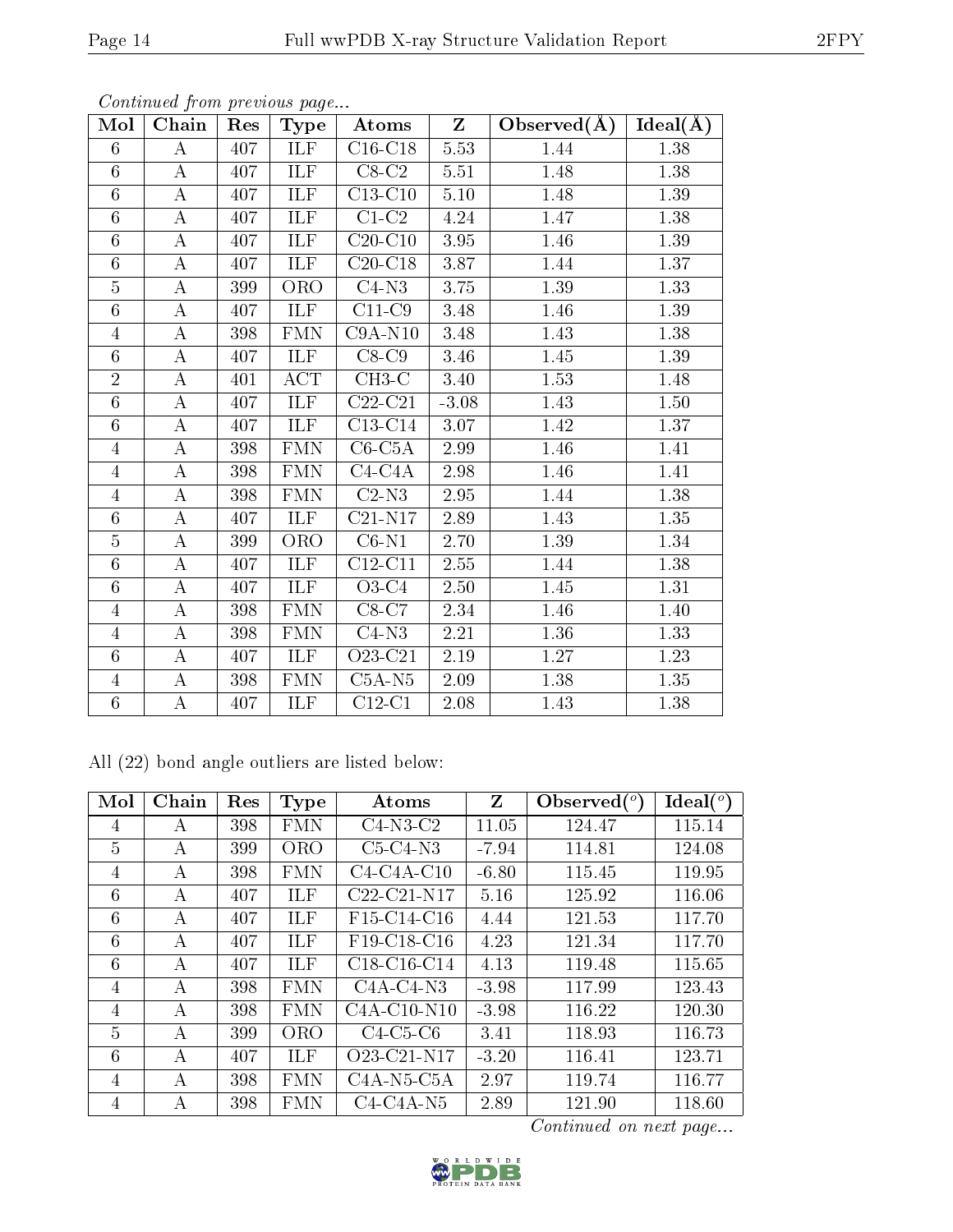| Mol            | Chain | Res | Type       | Atoms         | $\mathbf{Z}$ | Observed $(°)$ | $\text{Ideal}({}^o)$ |
|----------------|-------|-----|------------|---------------|--------------|----------------|----------------------|
| 6              | А     | 407 | ILF        | C24-C22-C27   | 2.81         | 112.38         | 106.89               |
| 4              | А     | 398 | <b>FMN</b> | $C6-C5A-N5$   | 2.60         | 121.91         | 119.05               |
| 6              | А     | 407 | ILF        | C13-C14-C16   | $-2.59$      | 120.28         | 123.36               |
| 4              | А     | 398 | <b>FMN</b> | $P-O5-C5'$    | 2.50         | 125.17         | 118.30               |
| 6              | А     | 407 | ILF        | $C20-C18-C16$ | $-2.50$      | 120.39         | 123.36               |
| 6              | А     | 407 | ILF        | $C1-C2-C8$    | $-2.47$      | 117.14         | 120.53               |
| 6              | А     | 407 | <b>ILF</b> | C18-C16-N17   | $-2.14$      | 119.44         | 122.12               |
| $\overline{4}$ | А     | 398 | <b>FMN</b> | $C6-C5A-C9A$  | $-2.07$      | 116.34         | 119.05               |
| $\overline{4}$ | А     | 398 | <b>FMN</b> | $C10-C4A-N5$  | 2.01         | 122.65         | 121.26               |

Continued from previous page...

There are no chirality outliers.

All (5) torsion outliers are listed below:

| Mol | Chain | Res | Type       | Atoms                         |
|-----|-------|-----|------------|-------------------------------|
|     |       | 398 | <b>FMN</b> | $O3'$ -C3'-C4'-O4'            |
|     |       | 398 | <b>FMN</b> | $O3'-C3'-C4'-C5'$             |
|     |       | 398 | - FMN      | $C2'$ - $C3'$ - $C4'$ - $C5'$ |
|     |       | 398 | <b>FMN</b> | $C2'$ - $C3'$ - $C4'$ - $O4'$ |
|     |       | 398 | <b>FMN</b> | $C4'$ - $C5'$ - $O5'$ - $P$   |

There are no ring outliers.

No monomer is involved in short contacts.

The following is a two-dimensional graphical depiction of Mogul quality analysis of bond lengths, bond angles, torsion angles, and ring geometry for all instances of the Ligand of Interest. In addition, ligands with molecular weight > 250 and outliers as shown on the validation Tables will also be included. For torsion angles, if less then 5% of the Mogul distribution of torsion angles is within 10 degrees of the torsion angle in question, then that torsion angle is considered an outlier. Any bond that is central to one or more torsion angles identified as an outlier by Mogul will be highlighted in the graph. For rings, the root-mean-square deviation (RMSD) between the ring in question and similar rings identified by Mogul is calculated over all ring torsion angles. If the average RMSD is greater than 60 degrees and the minimal RMSD between the ring in question and any Mogul-identied rings is also greater than 60 degrees, then that ring is considered an outlier. The outliers are highlighted in purple. The color gray indicates Mogul did not find sufficient equivalents in the CSD to analyse the geometry.

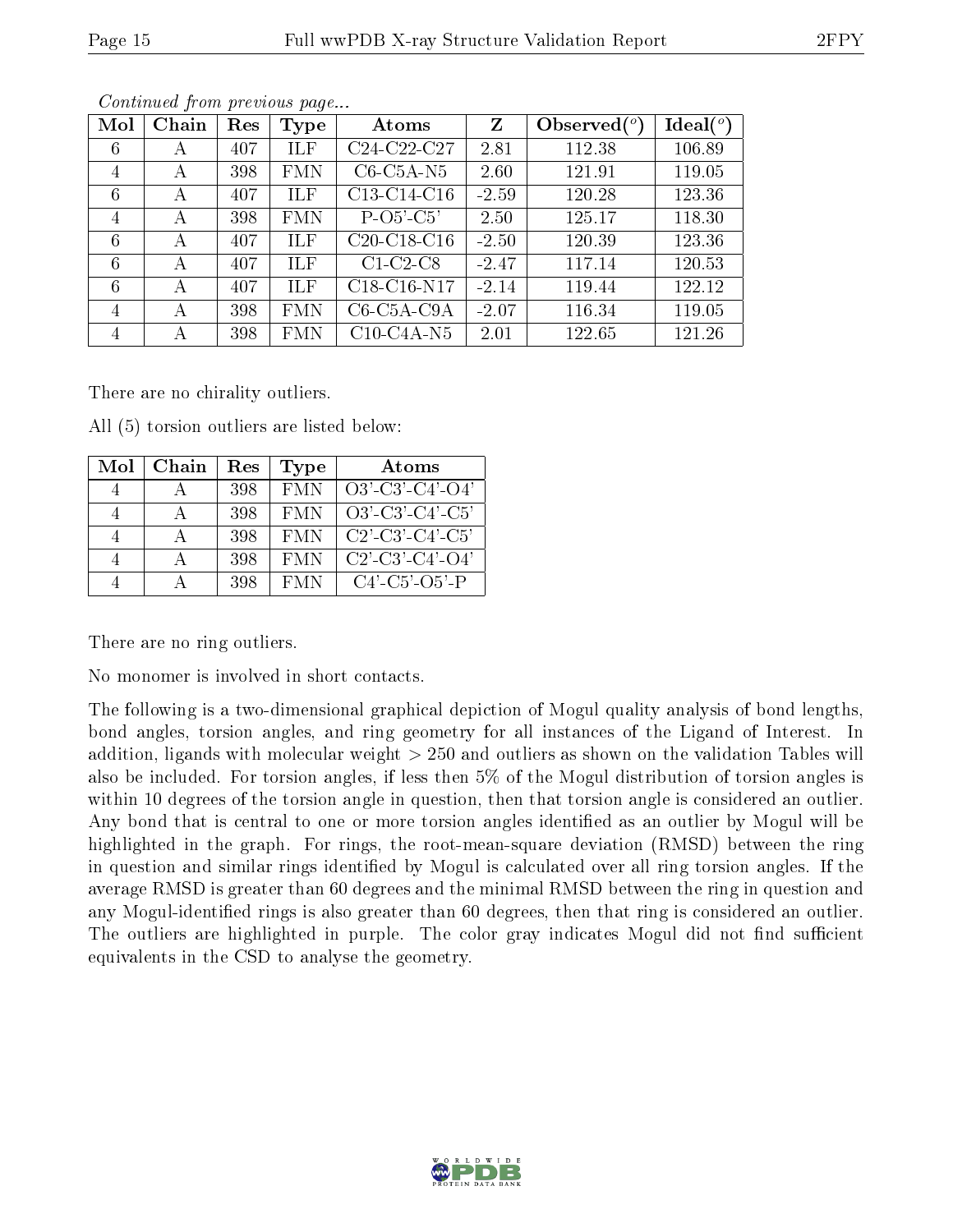

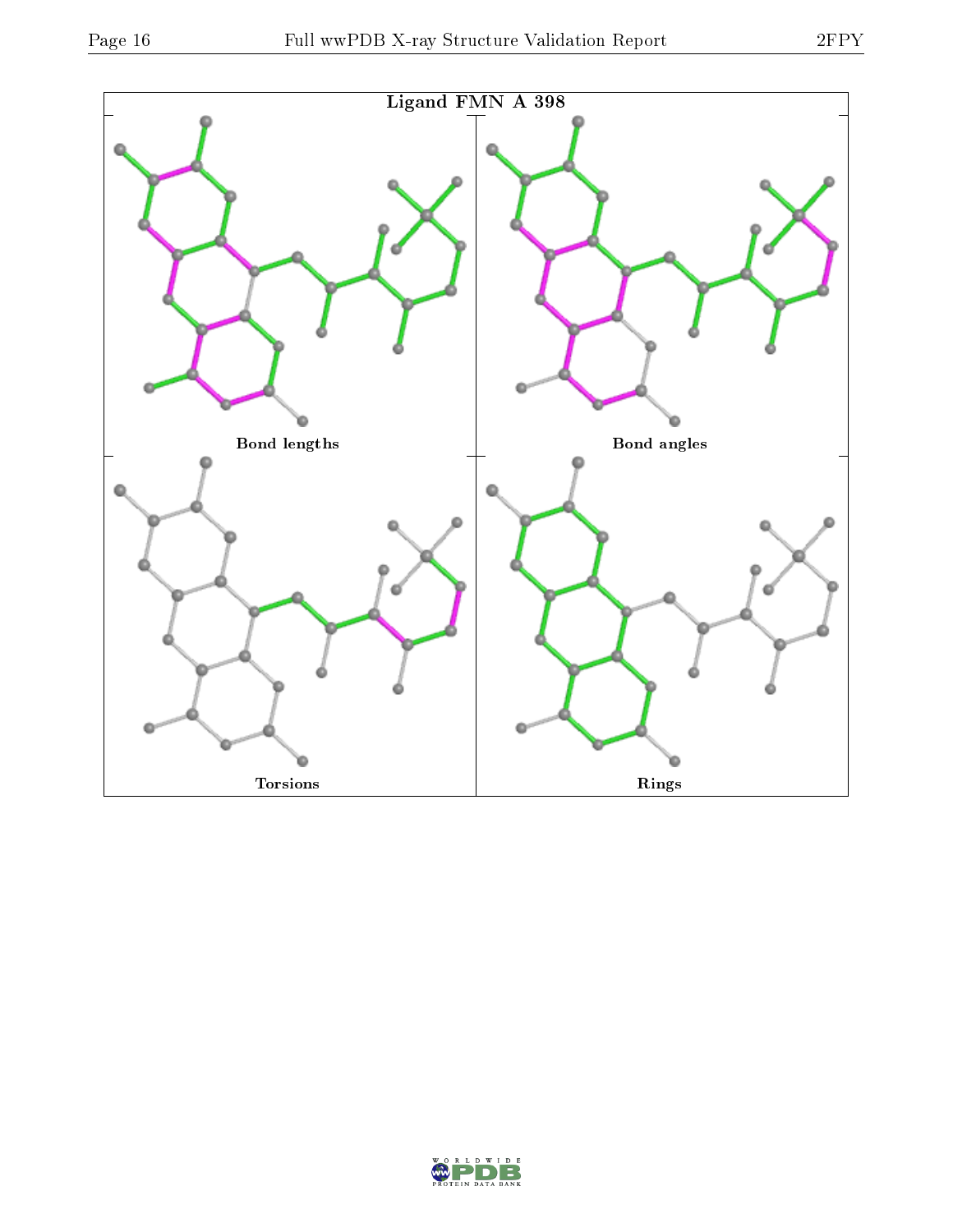

## 5.7 [O](https://www.wwpdb.org/validation/2017/XrayValidationReportHelp#nonstandard_residues_and_ligands)ther polymers (i)

There are no such residues in this entry.

# 5.8 Polymer linkage issues (i)

There are no chain breaks in this entry.